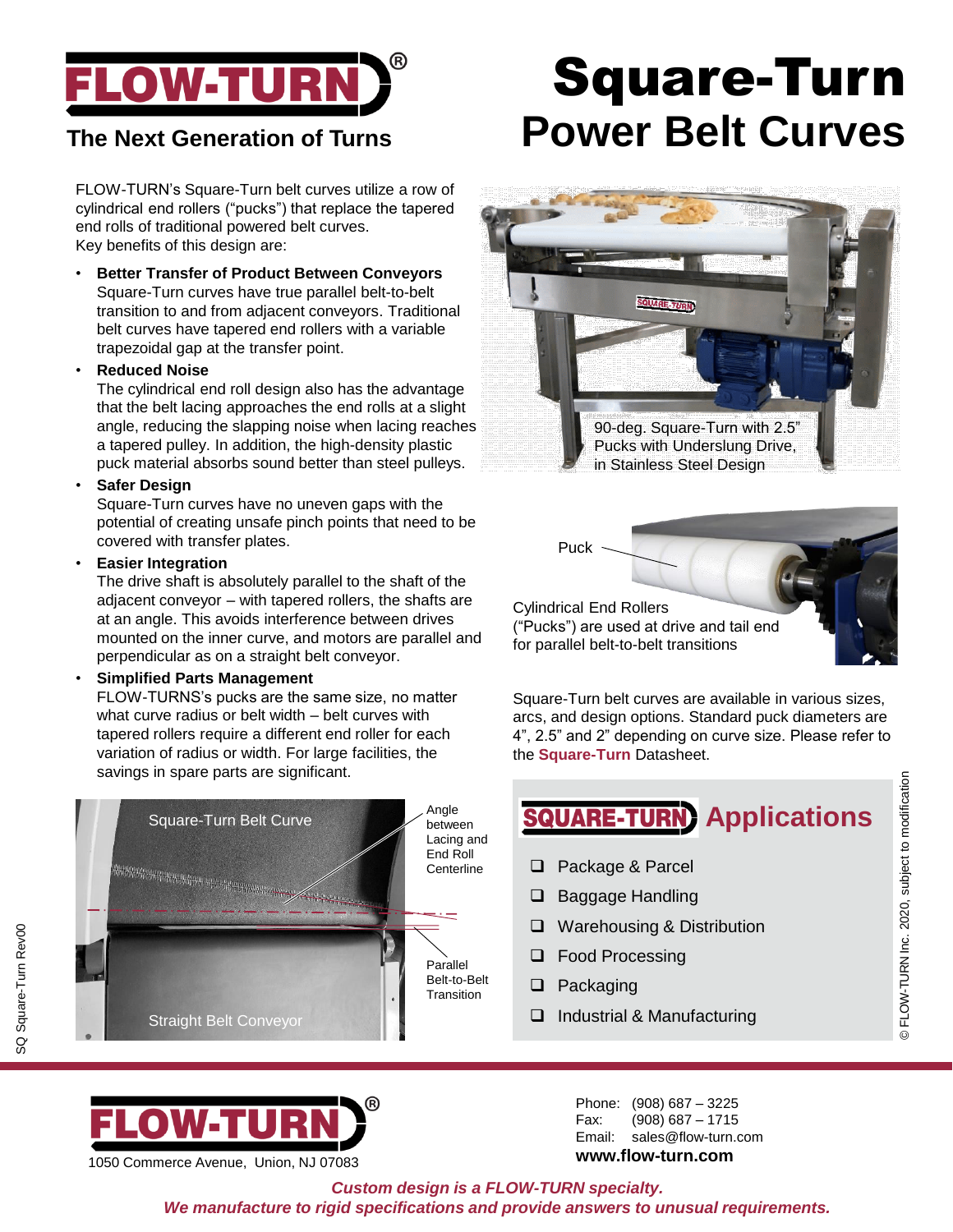

## **The Next Generation of Turns**

#### **Standard Specifications**

#### FRAME CONSTRUCTION

- 4", 2.5" or 2" Puck diameter depending on curve size (please refer to datasheet)
- Load capacity 40 lbs per linear foot (standard)
- 10 Ga standard frame construction
- Safety Guarding per OSHA
- Finger Guards and Safety Covers
- Arcs from 15 degrees to 270 degrees; also available as spiral with an elevation change
- Enamel paint or powder coating with color per RAL or paint chip request, or stainless steel

#### DRIVE SYSTEM

- Shaft-mounted gearmotors or reducers with flange mounts for C-Face motors
- Normal mounting at discharge end
- Number 50 Flex Chain with Attachment links
- Hardened Steel Sprockets

#### BELT

- 2-ply PVC (standard) oil, heat, grease resistant
- Ruff Top and others upon request

#### ACCESSORIES

- Floor Supports, H-Style with welded constraint; +/- 2" adjustment; or ceiling hangers
- Side Guards 12 and 14 Ga Steel

## **QUARE-TURN**



SQ Square-Turn Rev00

SQ Square-Turn Rev00

180-deg. Square-Turn Model X-SQ-53\_61-180 with 4" Pucks



1050 Commerce Avenue, Union, NJ 07083

## Square-Turn **Power Belt Curves**

### **Options**

#### FRAME

- Stainless steel, suitable for food applications
- Low Friction DuraSurf slider bed covers for heavy loading; Bed Relief Rollers for extra heavy loads
- Under Guards in Plastic or Steel Mesh or full Metal
- Removable Inside Radius Frame for Endless Belt Applications without Laced Splice
- Double Square-Turn with 2 x 45-degree curves (picture below)

#### DRIVE

- Integrated Gear Motors, with or without VFD's
- Inside radius mount (vertical only)
- Slave Drive between curves and adjacent conveyor BELT
- FDA & USDA approved belts available





Also available is a **Double Square-Turn** belt curve with 2 x 45-deg. Square-Turn units on one frame for metering, buffering and robotic pick & place applications.

> Phone: (908) 687 – 3225 Fax: (908) 687 – 1715 Email: sales@flow-turn.com **www.flow-turn.com**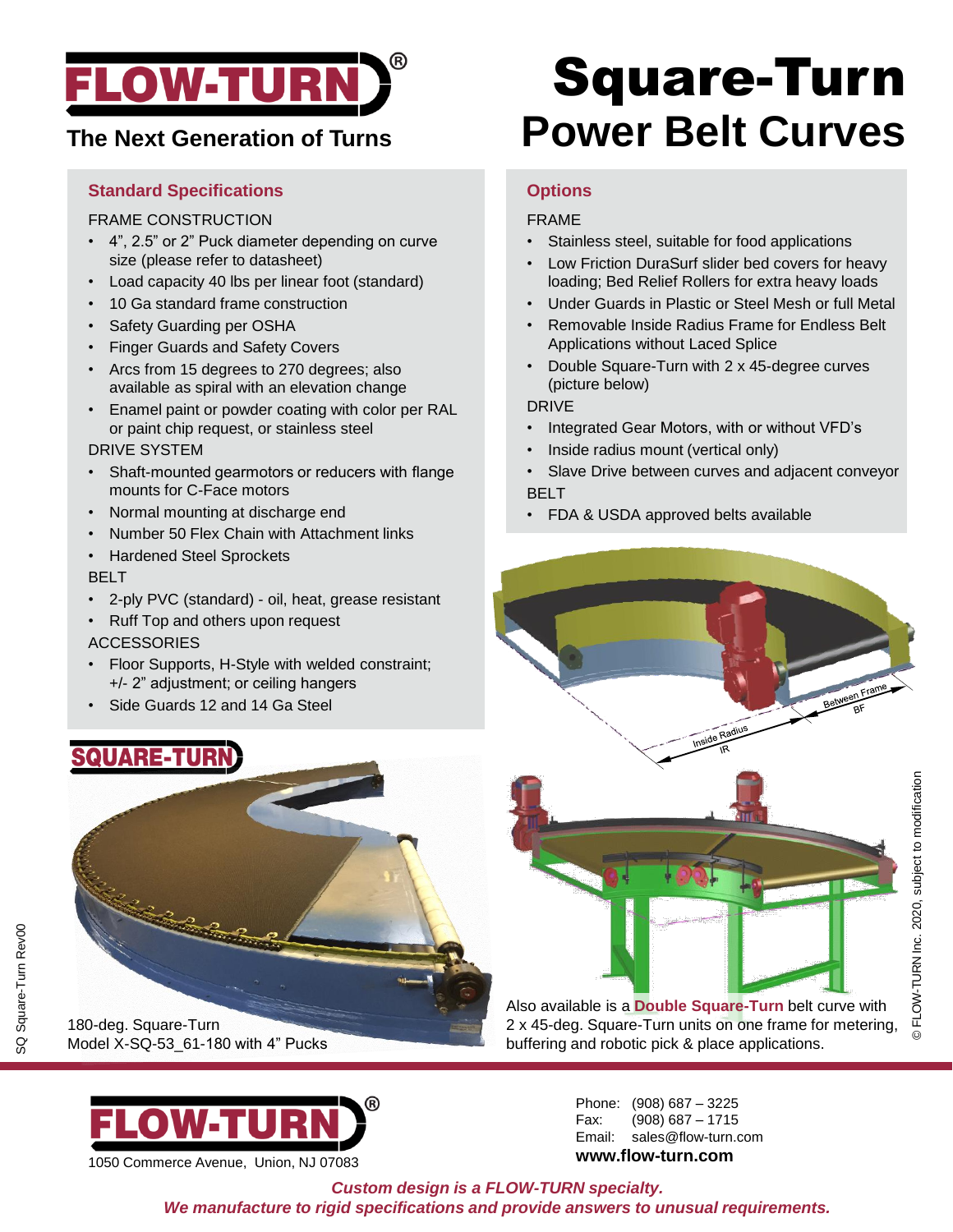

### **The Next Generation of Turns**

## **Square-Turn Model Code AA-SQ-20\_17-90** Group Identifier **IR** Inside Radius **BF** Between Frame **ARC** Curve Angle Belt Outside Radius<br>
C DE **3.625** Inside Radius IR. F Puck<br>F Diameter **S** FH <mark>Frame</mark><br>Height

#### **Common Dimensions and Specifications**

| <b>Group</b><br><b>Identifier</b> | <b>OR</b><br>Outside<br>Radius | c<br><b>Belt</b><br>Outside<br><b>Radius</b> |
|-----------------------------------|--------------------------------|----------------------------------------------|
| AAA-SQ                            | 30.625"                        | 27"                                          |
| AA-SQ                             | 40.625"                        | 37"                                          |
| A-SQ                              | 50.625"                        | 47"                                          |
| B-SQ                              | 62.625"                        | 59"                                          |
| C-SQ                              | 90.625"                        |                                              |

| F<br><b>Puck</b><br><b>Diameter</b> | FH<br>Inside<br>Frame<br>Height * | x<br>Shaft<br>Diameter |  |  |
|-------------------------------------|-----------------------------------|------------------------|--|--|
| 2"                                  | 5.5"                              | 1"                     |  |  |
| 2.5"                                | 6"                                | $1 - 3/16"$            |  |  |
| 4"                                  | 7.25"                             | $1 - 7/16"$            |  |  |
| * Outside Frame is 0.5" shorter     |                                   |                        |  |  |
| than Inside Frame                   |                                   |                        |  |  |
|                                     |                                   |                        |  |  |

|  | <b>Square-Turn</b> |  |                   |  |
|--|--------------------|--|-------------------|--|
|  |                    |  | <b>Data Sheet</b> |  |
|  |                    |  |                   |  |

| Group             | <b>Model</b>                                                  | с                   | IR            | <b>BF</b>      | <b>CL</b>  | F               |                    |
|-------------------|---------------------------------------------------------------|---------------------|---------------|----------------|------------|-----------------|--------------------|
| <b>Identifier</b> | No.                                                           | <b>Belt Outside</b> | <b>Inside</b> | <b>Between</b> | Centerline | End-Roll        |                    |
|                   |                                                               | Radius              | Radius        | Frame          | Radius     | <b>Diameter</b> |                    |
| AAA-SQ            | $22-5$                                                        |                     | 22"           | 5"             | 24.5"      | 2"              |                    |
|                   | $20_7$                                                        | 27"                 | 20"           | 7"             | 23.5"      | 2"              |                    |
|                   | $18_9$                                                        |                     | 18"           | 9"             | 22.5"      | 2"              |                    |
|                   | 16_11                                                         |                     | <b>16"</b>    | 11"            | 21.5"      | 2"              |                    |
|                   | 14_13                                                         |                     | 14"           | 13"            | 20.5"      | 2"              |                    |
|                   | $12\_15$                                                      |                     | 12"           | 15"            | 19.5"      | 2"              |                    |
|                   | 30 7                                                          |                     | 30"           | 7"             | 33.5"      | 2.5" (2")       |                    |
| AA-SQ             | 289                                                           | 37"                 | 28"           | 9"             | 32.5"      | 2.5" (2")       |                    |
|                   | $26 - 11$                                                     |                     | 26"           | 11"            | 31.5"      | 2.5" (2")       |                    |
|                   | 24 13                                                         |                     | 24"           | 13"            | 30.5"      | $2.5"$ (2")     |                    |
|                   | 22 15                                                         |                     | 22"           | 15"            | 29.5"      | 2.5" (2")       |                    |
|                   | $20 - 17$                                                     |                     | 20"           | 17"            | 28.5"      | $2.5"$ (2")     |                    |
|                   | $40 - 7$                                                      |                     | 40"           | 7"             | 43.5"      | 2.5" (2")       |                    |
| A-SQ              | 38 <sub>0</sub>                                               | 47"                 | 38"           | 9"             | 42.5"      | 2.5" (2")       |                    |
|                   | $36_11$                                                       |                     | 36"           | 11"            | 41.5"      | $2.5"$ $(2")$   |                    |
|                   | 34 13                                                         |                     | 34"           | 13"            | 40.5"      | 2.5" (2")       |                    |
|                   | $32 - 15$                                                     |                     | 32"           | 15"            | 39.5"      | 2.5" (2")       |                    |
|                   | 30 17                                                         |                     | 30"           | 17"            | 38.5"      | 2.5" (2")       |                    |
|                   | 28 19                                                         |                     | 28"           | 19"            | 37.5"      | 2.5" (2")       |                    |
|                   | 26 21                                                         |                     | 26"           | 21"            | 36.5"      | 2.5" (2")       |                    |
|                   | 24 23                                                         |                     | 24"           | 23"            | 35.5"      | 2.5" (2")       |                    |
|                   | 22 25                                                         |                     | 22"           | 25"            | 34.5"      | 2.5" (2")       |                    |
|                   | $46 - 13$                                                     |                     | 46"           | 13"            | 52.5"      | 4" (2.5")       |                    |
| B-SQ              | 44 15                                                         | 59"                 | 44"           | 15"            | 51.5"      | 4" (2.5")       |                    |
|                   | 42 17                                                         |                     | 42"           | 17"            | 50.5"      | 4" (2.5")       |                    |
|                   | 40_19                                                         |                     | 40"           | 19"            | 49.5"      | 4" (2.5")       |                    |
|                   | $38 - 21$                                                     |                     | 38"           | 21"            | 48.5"      | 4" (2.5")       |                    |
|                   | 36 23                                                         |                     | 36"           | 23"            | 47.5"      | 4" (2.5")       |                    |
|                   | 34 25                                                         |                     | 34"           | <b>25"</b>     | 46.5"      | 4" (2.5")       |                    |
|                   | $32 - 27$                                                     |                     | 32"           | 27"            | 45.5"      | 4" (2.5")       |                    |
|                   | 30_29                                                         |                     | 30"           | 29"            | 44.5"      | 4" (2.5")       |                    |
|                   | 28 31                                                         |                     | 28"           | 31"            | 43.5"      | 4" (2.5")       |                    |
|                   | 26 33                                                         |                     | 26"           | 33"            | 42.5"      | 4" (2.5")       |                    |
|                   | 24_35                                                         |                     | 24"           | 35"            | 41.5"      | 4" (2.5")       |                    |
|                   | 22_37                                                         |                     | 22"           | 37"            | 40.5"      | 4" (2.5")       |                    |
|                   | 20 39                                                         |                     | 20"           | 39"            | 39.5"      | 4" (2.5")       |                    |
|                   | 62 25                                                         |                     | 62"           | 25"            | 74.5"      | 4" (2.5")       | ct to modification |
| C-SQ              | 60 27                                                         | 87"                 | 60"           | 27"            | 73.5'      | 4" (2.5")       |                    |
|                   | 58_29                                                         |                     | 58"           | 29"            | 72.5"      | 4" (2.5")       |                    |
|                   | $56 - 31$                                                     |                     | 56.           | 31"            | 71.5"      | 4" (2.5")       |                    |
|                   | 54_33                                                         |                     | 54"           | 33"            | 70.5"      | 4" (2.5")       | 2020, subje        |
|                   | 52_35                                                         |                     | 52"           | 35"            | 69.5"      | 4" (2.5")       |                    |
|                   | $50 - 37$                                                     |                     | 50"           | 37"            | 68.5"      | 4" (2.5")       |                    |
|                   | 48_39                                                         |                     | 48"           | 39"            | 67.5"      | 4" (2.5")       |                    |
|                   | 46_41                                                         |                     | 46"           | 41"            | 66.5"      | 4" (2.5")       |                    |
|                   | 44_43                                                         |                     | 44"           | 43"            | 65.5"      | 4" (2.5")       |                    |
|                   | 42_45                                                         |                     | 42"           | 45"            | 64.5"      | 4" (2.5")       |                    |
|                   | 40 47                                                         |                     | 40"           | 47"            | 63.5"      | 4" (2.5")       |                    |
|                   | 38_49                                                         |                     | 38"           | 49"            | 62.5"      | 4" (2.5")       | FLOW-TURNInc.      |
| X-SQ              | <b>Special Curve Sizes Upon Request</b><br>$\overline{\circ}$ |                     |               |                |            |                 |                    |



Phone: (908) 687 – 3225 Fax: (908) 687 – 1715 Email: sales@flow-turn.com **www.flow-turn.com**